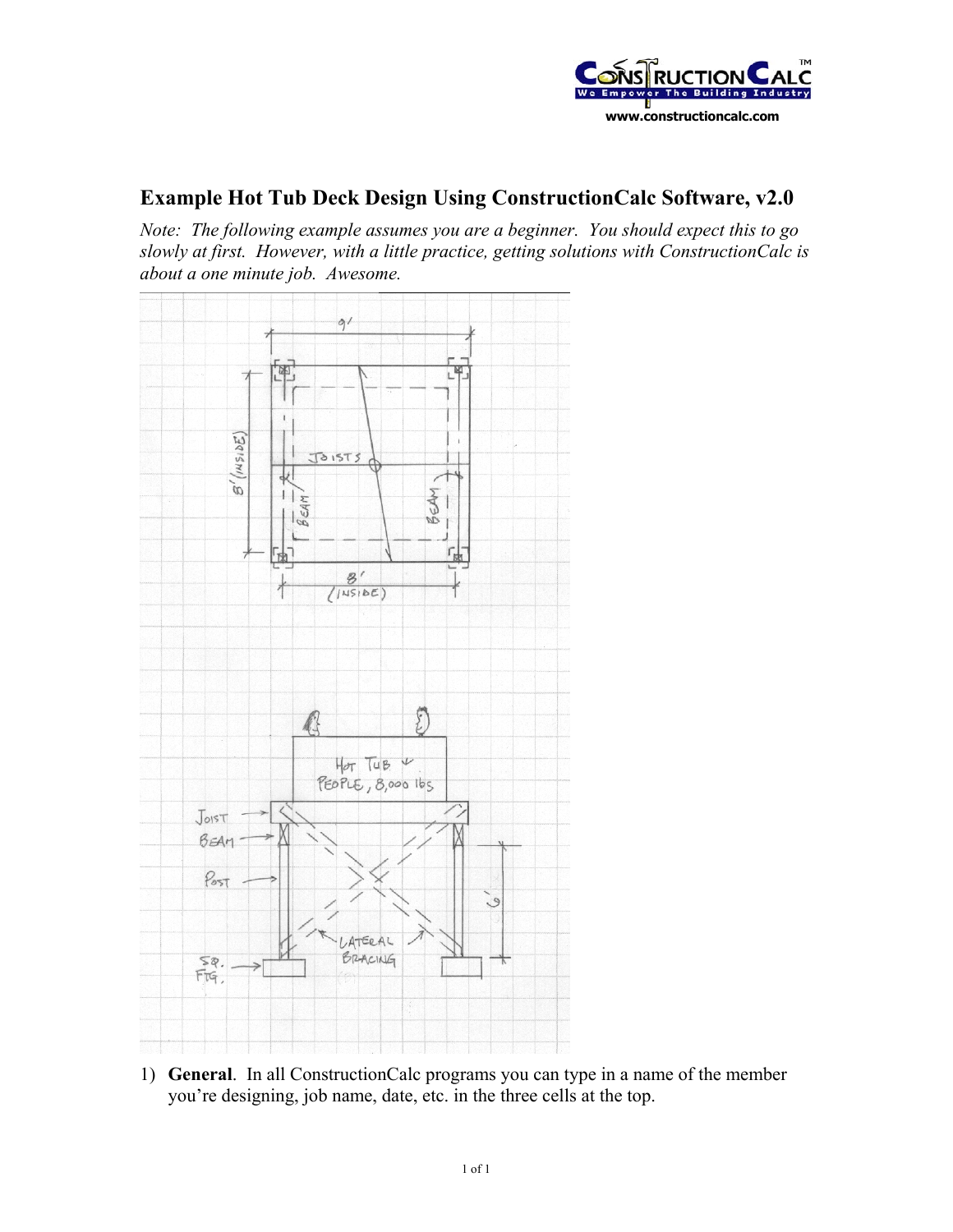

- 2) **Joist Design**. We have to assume a joist spacing to start. Let's try 16" spacing.
	- a) We need to know the live and dead load.
		- i) Live Load: Live load will come from the tub and its occupants; in our example the manufacturer tells us the maximum load will be 8,000 lbs. We will assume this load is spread evenly over the tub's footprint, thereby loading the joists equally (verify with tub manufacturer to be sure). The footprint is  $8'x8' = 64$  square feet, so the "psf" (pounds per square foot) live loading is:  $8,000 / 64 = 125$  psf.
		- ii) Dead Load: Dead load for a deck is the weight of the decking material and the joists themselves, say 15 psf approximately (check out ConstructionCalc General Loads Calculator for more on this topic).
	- b) Let's open the ConstructionCalc Wood Beam Calculator and enter data:
		- i) Span: This is the inside of bearing to inside of bearing dimension of a typical joist. If the joists bear on a beam at each end, span is the distance between the beams. In our example: 8 feet. (Note: only enter numbers, no symbols, spaces, or units – the program does that for you.)
		- ii) Maximum Allowed Deflection: This is the amount of deflection (sag) we're willing to allow for the joists (see red triangle note for more). Let's use the default values of L/360 for live load deflection and L/240 for total deflection.
		- iii) Load Duration: Since we're designing floor joists which will have the live load there all the time, let's select 10 yrs.
		- iv) Add Self-Weight? Since the joist's self-weight is already included in the 15 psf dead load from above, and we don't want to add it twice, we'll select No.
		- v) Loads Other Than Uniform Loads? These joists won't ever see a point (concentrated) load, or other unusual load, so select No.
		- vi) Uniform Loads Over the Full Length of Member: Our joist will feel its load over its entire length, so this is our section to input load data. Our load is a Floor Load, so under that row enter:
			- (1) 125 for live load
			- (2) 15 for dead load
			- (3) Tributary width will be the joist's spacing in feet, which is  $16/12 = 1.3$ (Cool tip: because you're using a ConstructionCalc product, if you enter the following:  $=16/12$  and then press Tab, you'll see 1.3 displayed automatically. In other words you can do math right in the cell by starting with an equals sign. Try it. Very cool, very powerful.)

vii) Done. Click on Calculate Now and let's check our results.

c) Allowable Solutions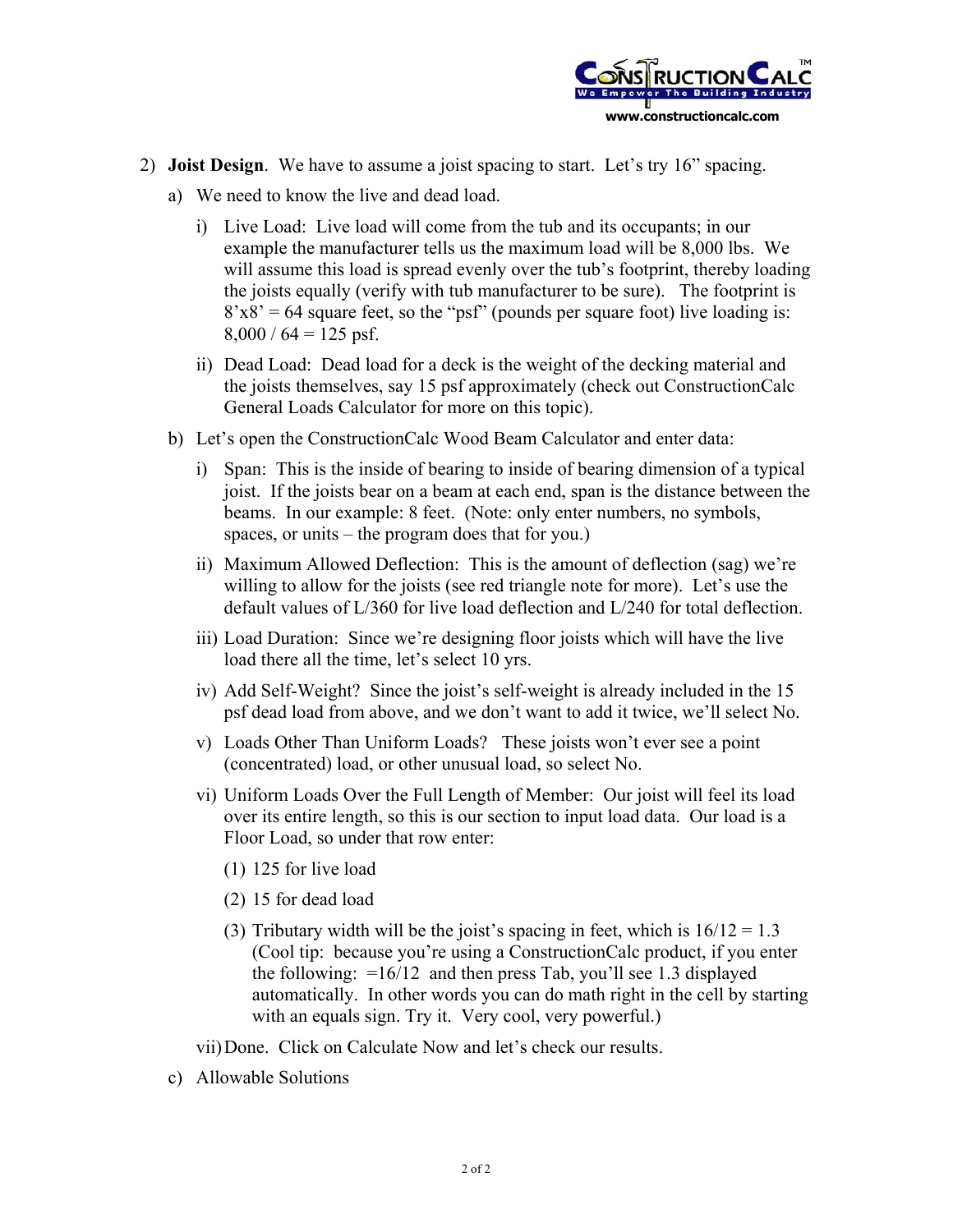

- i) This section shows all the types and sizes of members that will work. We're only interested in 2x material, so that section is all we'll look at. Certainly if we wanted to use a TJI or any other type of member shown we could.
- ii) In the Section **4x and Smaller (Lumber)**, let's select the type of lumber we want. Since this is an exterior application which will get rained on, we want to use Hem Fir, pressure treated. (Note, there is nothing that specifically says "pressure treated", but that's okay. Pressure treated lumber has slightly lower strength values than non-pressure treated, but as long as we make sure our final selected design is okay by at least 10%, we're fine.) We know the lumber yard has lots of No 2 grade in stock, so we'll select No 2.
- iii) Repetitive Member Use? We're designing joists which will be spaced less than 24" apart and will share the applied load, so we want to select Yes.
- iv) With Hem Fir, No 2 selected, we see that 2x10 will work (we could also use double 2x8's and some other odd sizes that show up in the table). Remember, our joist spacing (tributary width) from above is 1.3', or 16".
- d) Final Selection. We could stop at this point knowing a  $2x10$ , HF  $\#2$  works, but let's continue and see how efficient that member is.
	- i) Final Member: We want to use Hem Fir No. 2, which is Sawn Wood.
	- ii) Final Size: 2x10
	- iii) Minimum Bearing Length: Upon making the above selection, the minimum bearing length (to avoid crushing of the joist at the bearing point) is calculated and displayed. In our case, the joist must sit on the beam over a length of at least 1.5 inches; or the joist could sit in a hanger with a minimum cup length of 1.5 inches.
	- iv) Reactions. This section shows the force applied to the bearing beam at each end of the joist.
	- v) Efficiency of Member: this section shows by how much the selected member is over-designed for the three code-required design criteria. Usually, I just look at the bottom sentence that says in our case: **This member makes it by 18.0%.** A good safe design, even if we use pressure treated material.
	- vi) Add'l Detail Not Including Self Weight. This section shows a bunch of engineering information that may or may not be of interest to you.
- e) Printout. You may want to print this design. Because this ConstructionCalc product is nothing more than a fancy Excel spreadsheet, you have tons of printing options via File, Page Setup. Also, you can hide various parts of the display via the ConstructionCalc **Hide / Show Loads** and **Miscellaneous** dropdowns toward the top of the page.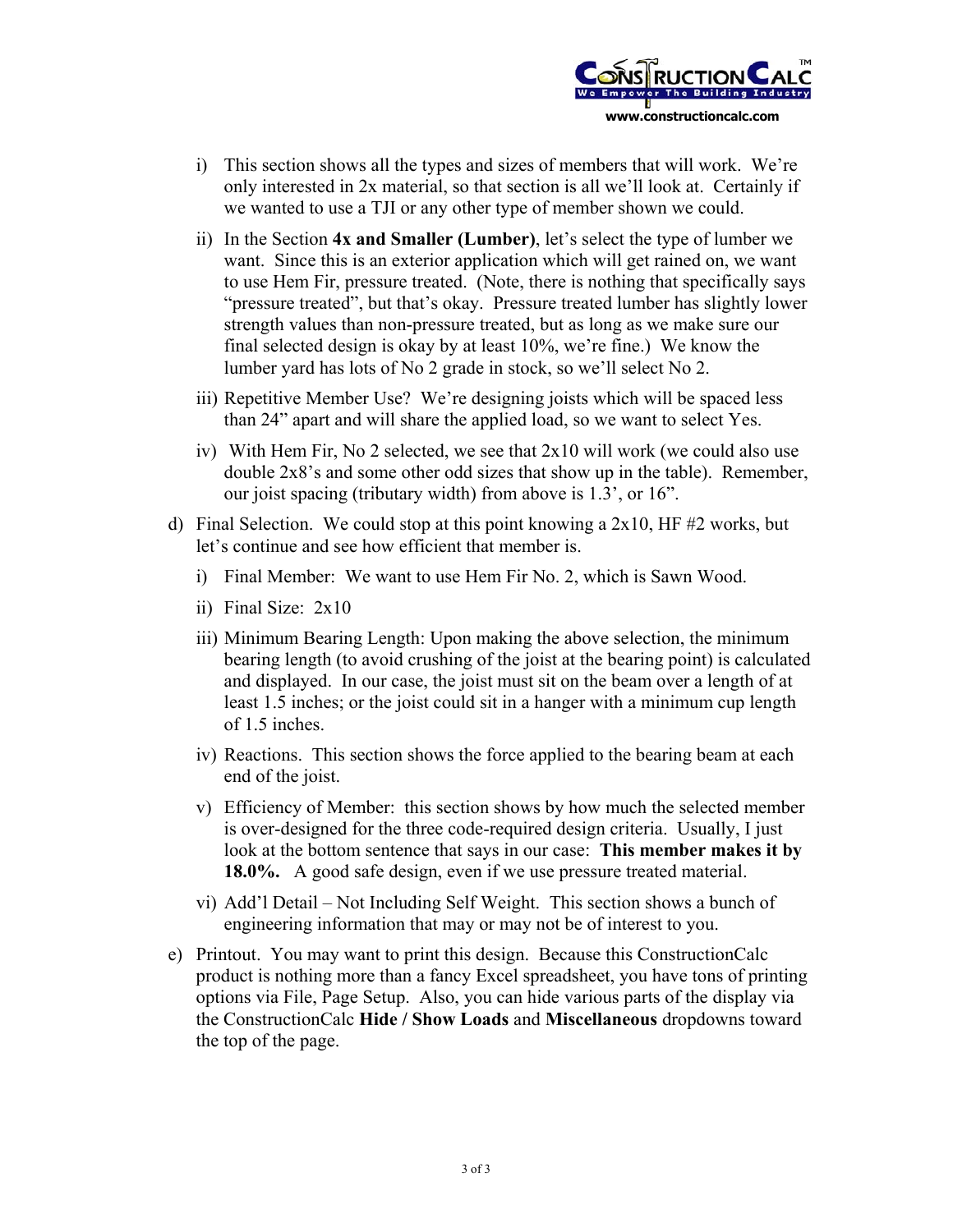

- 3) **Beam Design** (This example will go a little faster because I won't repeat the basic stuff learned in the joist design above.)
	- a) Let's input the required data into the Wood Beam Calculator:
		- i) General: Change Beam ID from Joist to Beam (optional).
		- ii) Span: Inside of post to inside of post is 8' (pure coincidence that this turns out the same as the joists span; it usually doesn't work this way).
		- iii) Deflection: Use L/360 and L/240 defaults
		- iv) Load Duration: Ten years live
		- v) Add Self Weight? Yes we want to add the beam's self weight to the design because the 15 psf dead load we'll use in a minute does not include the beam's self-weight (though it does include the weight of the joists and decking).
		- vi) Loads Other Than Uniform? No, because the loads applied to this beam comes from uniformly spaced joists of equal length and loading. In other words, the beam's load is uniform across the beam's length – there's no point loads or other weird loads.
		- vii) Uniform Loads Over Full Length of Member: Let's use the same Floor Load row as before:
			- (1) Live: 125, same as before
			- (2) Dead: 15, same as before
			- (3) Tributary Width: This is the only loading criteria that changes. This beam gets its load from the joists, and in particular half the span of the joists goes to this beam. The other half of the joist's load goes to the beam on the other side of the deck. So the tributary width for this beam is half of the joist's span:  $8/2 = 4$ '.
		- viii) Done, now let's check results.
	- b) Allowable Solutions.
		- i) We need Hem Fir, pressure treated again, so let's give ourselves a couple options:
			- (1) Tripled 2x. In the **4x And Smaller** section; first, this beam gets no help from another member, i.e. it acts alone so we select No to Repetitive Member Use?. Make sure Hem Fir, No. 2 is selected in the drop-downs and you can see that (3) 2x10's work.
			- (2) Single Beam. In the **5x and Larger** section, select Hem Fir, No. 2 and a 6x12 or 8x10 are all that will work.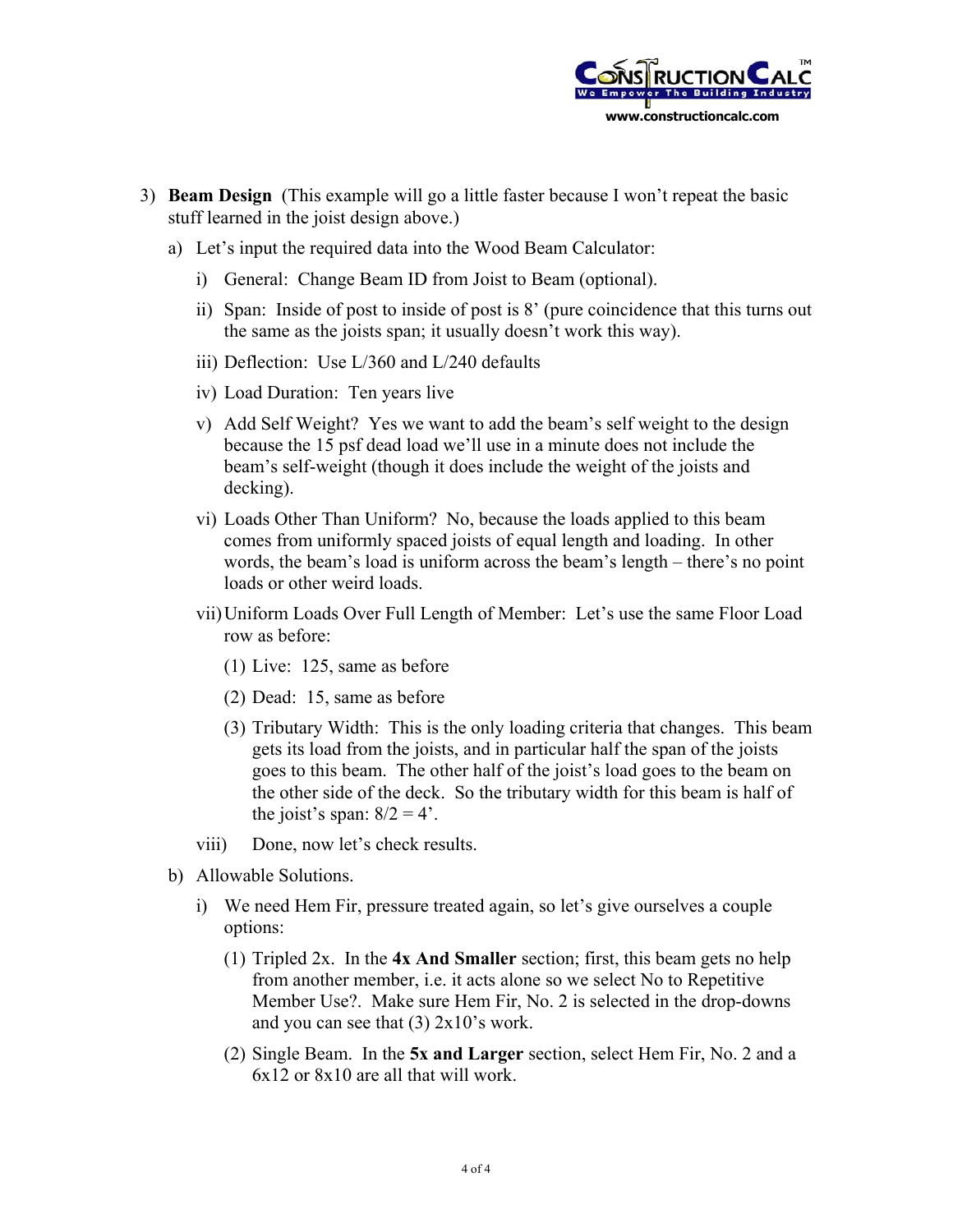

- (3) But Wait. Back in the **4x and Smaller** section we see that a 4x12 also works. This may come in handy if we want to use 4x posts.
- c) Final Member
	- i) I like the 4x12 because I want to use 4x posts and want my beam to match up well. Selecting it shows it makes it by 14.8% - okay, even for a pressure treated member.
	- ii) Minimum Bearing Length is 1.58" okay. This beam will sit on posts of at least 4x4 dimension, so there will be plenty of space to accommodate 1.58" bearing length.
	- iii) Print the results if you wish.
	- iv) Check your work. If you're worried you may have goofed something on the input and want a rough check, first, look at the Load and Span Diagram in the upper right of the sheet. The span is shown in feet on the horizontal axis and the loads on the vertical. A uniform load will look like a rectangular box over the entire beam.

Now take a look at the Reactions at the bottom of the sheet. We know the tub and occupants weighs 8,000 lbs; plus the deck itself (dead weight) will be a couple or few hundred pounds. So the beam we just designed should carry half of this total weight or about 4,200 lbs give or take (the beam on the other side of the deck carries the other half). Because our beam is loaded uniformly, we'd expect each end to have the same reaction, which should be half of our 4,200 lbs = 2,100 lbs, give or take. The printout shows reactions at each end of our beam of 2,240 lbs. Close enough; we're good to go.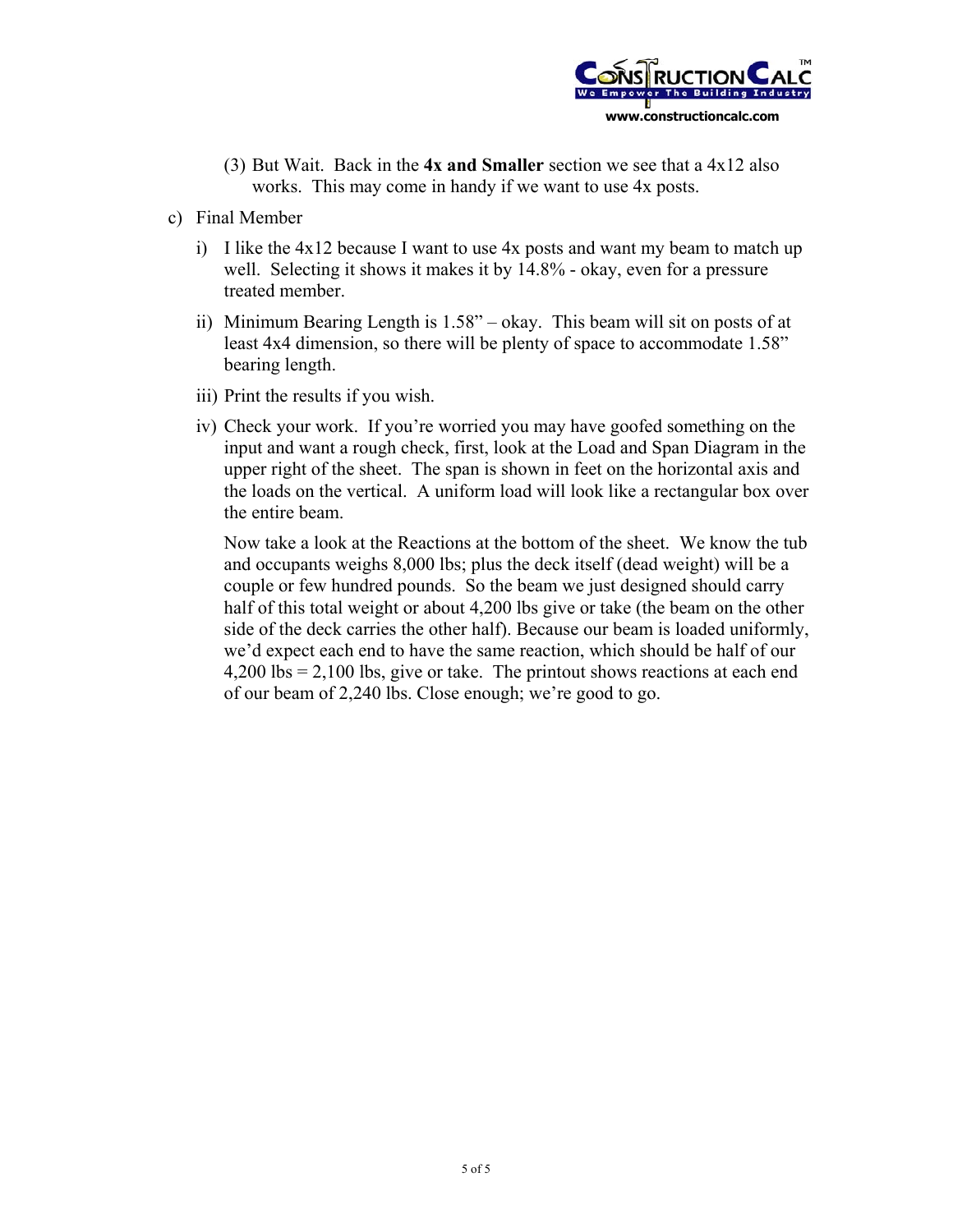

## **4) Post Design**

- a) Open ConstructionCalc Column Calculator
- b) General Input
	- i) Beam ID, Job Name, etc.; similar as before.
	- ii) Length: This is the length from the bottom of beam (applied load) to bottom of column (top of footing), in our example  $= 6'$ . Note: to be conservative, always use the maximum probable length, particularly in cases where you're designing a typical column and some are longer than others. With columns and studs, length has everything to do with strength: the longer the column, the more prone to buckling (weaker). Thus short columns and studs are stronger than long ones of the same dimensions.
	- iii) Maximum Live Deflection: This is for columns or studs subject to wind loading. Not applicable in our case, so stay with the default value of L/175.
	- iv) Type of Column, Stud, or Post: Select the most appropriate. This has to do with lateral bracing and resistance to buckling. If in doubt, Unbraced Column or Post is the most conservative. In our case Unbraced Column or Post is what we have.
	- v) Load Duration: Our post will be subjected to 10 yrs live, just like the beam and joist from which its load came.
	- vi) Off Center or Other Bending Loads: This is for columns or studs subjected to bending either from compression loads applied off-center from the middle of the member (such as from a nailed-on ledger) or other means, such as a kneebrace. In our case, the post will be loaded only from the beam which will sit directly on top of the post, thus we select No.
- c) Applied Gravity Loads
	- i) This section can be used in several ways. You can input "psf" loads and tributary areas, or simply input previously known compressive loading. Since we already calc'd the beam which applies load to our post, we'll simply input those known live and dead loads in the row called Other Point Load…:
		- (1) Description: From beam Reactions.
		- (2) Live: 2000 (from beam design output under Reactions)
		- (3) Dead: 240 (from beam design output under Reactions)
- d) Wind Load. This post will be subjected to no significant wind loading, thus we leave this section blank. It is important to note however, that diagonal bracing must be installed on all four sides as shown in the sketch or the entire deck can fall over sideways.
- e) Acceptable Solutions. We can choose from any type of wood shown in the tables.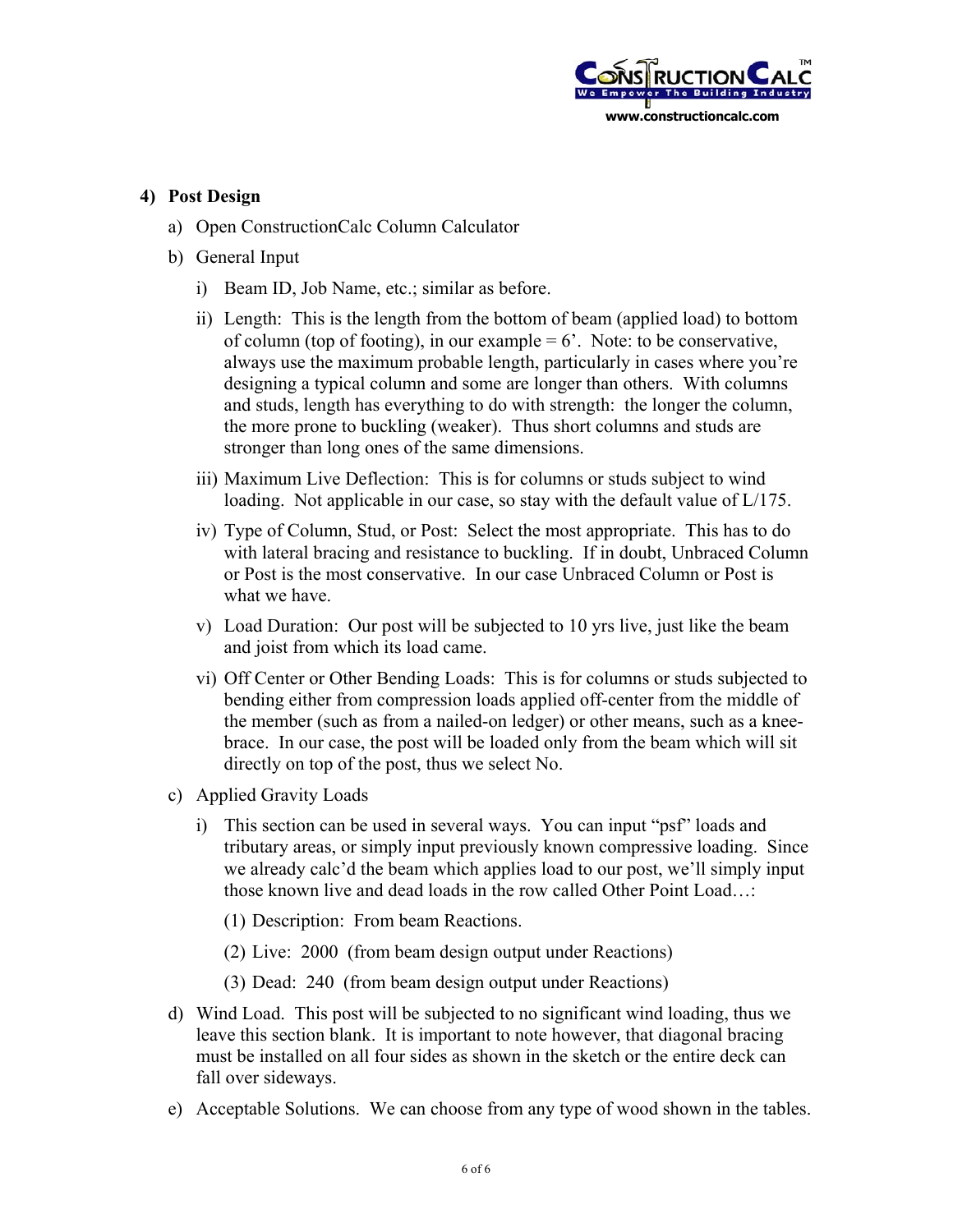

- i) Ours is an outdoor application, so we'll choose Hem Fir
- ii) We know the lumber yard has lots of No. 2 grade on hand so we'll select that.
- iii) We see that a 4x4 makes it. Good because this is an inexpensive member and will match up nicely with our  $4x12$  beam. Certainly we could use anything larger too; the tables only show minimum sizes.
- f) Final Selection
	- i) Choose Sawn Wood, 4x4 and we see this member makes it by 77.4% way okay, even for pressure treated.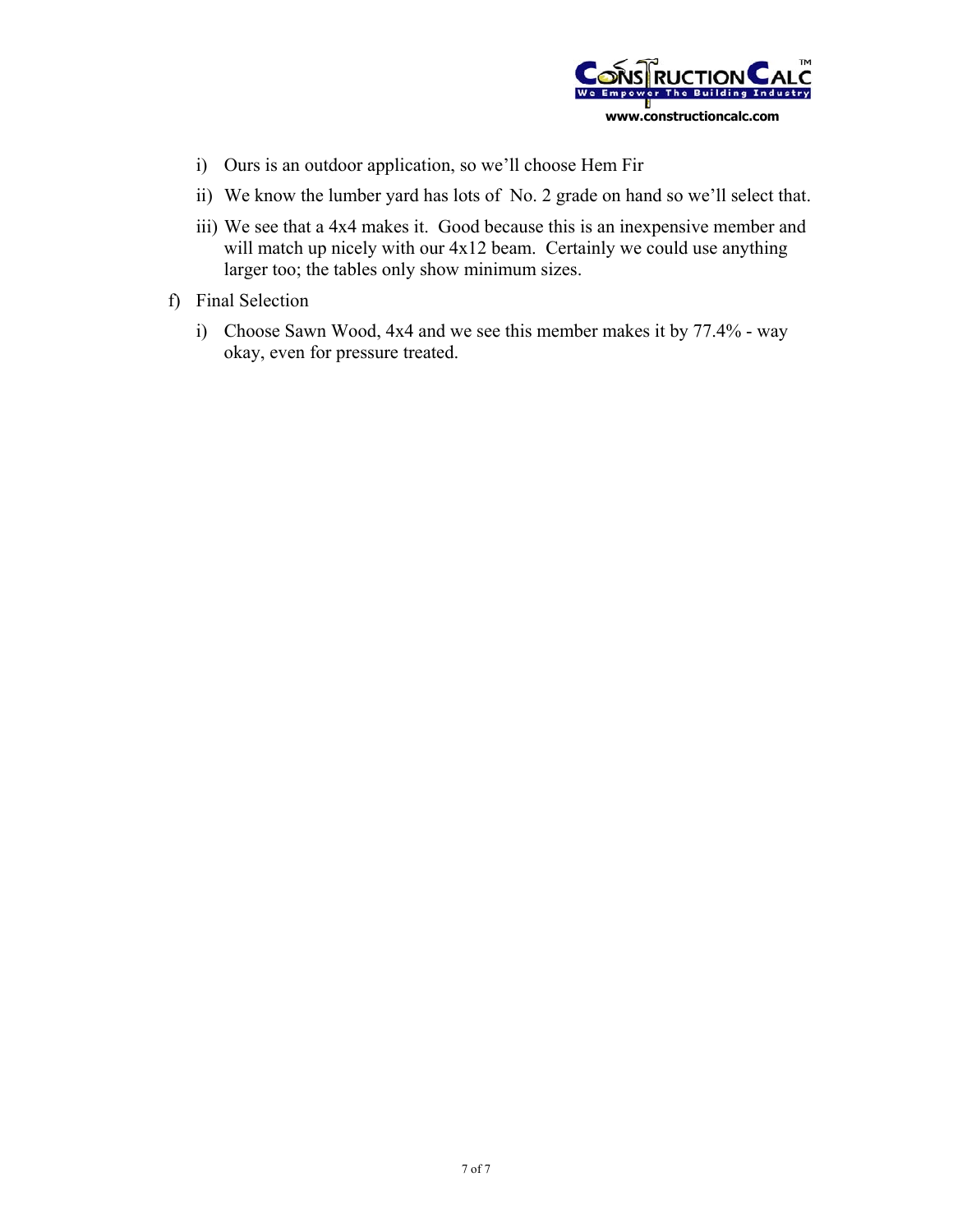

## **5) Footing Design**

- a) Open ConstructionCalc Square Footing Calculator
- b) Applied Footing Loads

Similar to the column calculator, this section can be used in several ways. You can input "psf" loads and tributary areas, or simply input previously known loading. We can use the same loads we used for the post design except we should also add a little extra dead load to account for the weight of the post itself, say 20 pounds extra:

- i) Description: From beam Reactions + 20lb
- ii) Live: 2000 (from Beam design output under Reactions)
- iii) Dead: 260 (240 lb from Beam design output under Reactions plus 20 lbs for post self-weight).
- c) Soil and Footing Input.
	- i) Soil Bearing Capacity. Use 1,500. See red triangle popup note for typicals.
	- ii) Permit Soil Bearing Capacity Increase for Size and Depth? The UBC code allows the soil bearing capacity to be bumped up for large, deep footings. This toggle allows you to use that or not. It is conservative to select No, particularly if you don't have a geotechnical report and aren't sure how good your soils are. If your footings are small and shallow, either selection is okay because your design won't be affected.
	- iii) Depth to Bottom of Footing. This is the vertical distance from original native ground to bottom of footing. We'll use 2 feet.
	- iv) Depth of Soil Over Top of Footing. If there will be soil piled on top of the finished footing, input that depth here. For our example, use 0.
	- v) Square Footing Width. Make a guess as to what you'd like the footing width to be. You may come back and change this later, but for now just make your best guess. We'll start with 1.5 feet.
	- vi) Footing Depth. Make a stab at what thickness you'd like. You may wind up changing it later. We'll start with 8 inches.
	- vii) Post or Bearing Plate Narrowest Dimension. We're using a 4x4 post, so the narrowest dimension will be 3.5 inches.
- d) Concrete and Rebar Input
	- i) Concrete Strength. Use standard 5 sack concrete  $= 2,500 \text{ psi}$
	- ii) Steel Yield Strength. Rebar comes in two grades: 40 and 60. Grade 40 has a yield strength of 40,000 and grade 60 is 60,000. If in doubt use 40,000